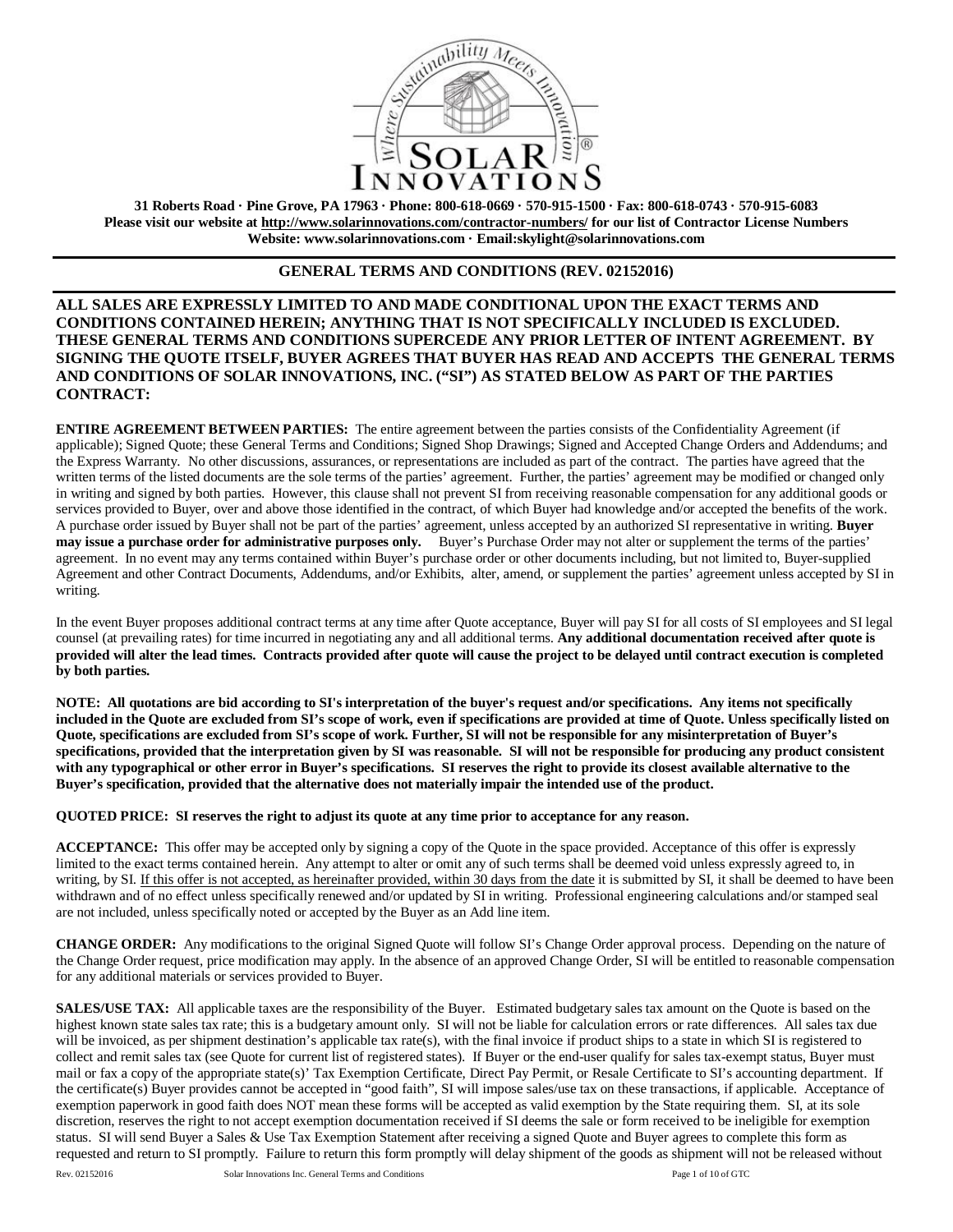all necessary paperwork on file. Buyer is solely responsible for such delays created. Buyer is responsible for remitting sales tax in states SI is not registered to remit sales tax. If SI is installing this product, sales tax will not be applicable. SI may be responsible to remit use tax if SI is performing installation services.

**OTHER TAXES:** Prices on the goods are exclusive of all Federal, State, Municipal, Sales, Use, or any other type of tax, including, without limitation, taxes on manufacture, sales, receipts, gross income, occupation, use and similar taxes, unless otherwise stated. Any other type of tax not specifically included in Quote that may arise or is assessed as a result of this purchase will be the responsibility of the Buyer. Buyer agrees to assume responsibility for any applicable tax, unless agreed to by SI in writing prior to Quote Acceptance.

**STANDARD TERMS:** Any orders less than \$5,000.00 must be paid in full at the time the order is placed. Orders totaling between \$5,000.00 and \$10,000.00 and ALL orders shipping outside of the United States must be paid in full prior to shipment (50% deposit due with signed quote/50% paid two weeks prior to shipment). Projects that are greater than \$10,000.00 follow standard terms of 50% deposit due with signed Quote; 40% paid 2 weeks prior to shipment; 10% paid with a certified check or wire transfer at time of shipment, subject to credit approval. Payment terms are applied independently to each partial shipment pursuant to the Quote. Deposit payment is due within one week of receipt of signed Quote. Any delay in deposit payment may delay the release of project to drafting. Drafting lead times will increase at least one day for each day in delay until payment is received based on drafting resource availability. SI may release the project into drafting and/or production at its sole discretion. SI's decision to do this will in no way affect the Buyer's responsibility with regard to Cancellation policy. Custom payment terms can be requested on a per project basis and granted with credit approval and written confirmation from SI. Any payments made prior to shipment will require verification of funds if not paid by certified check or wire transfer before material will be released for shipment. SI may require a personal guarantee and/or joint check agreement. At any time at the sole discretion of SI, SI retains the right to amend these payment terms. Payments will be applied to outstanding invoices at the discretion SI.

Buyer grants a security interest in all deposits/payments made for any project by Buyer. In the event of any payment default by Buyer, Buyer authorizes Solar to apply any deposit/payment for any other project towards the past due amount. Solar's duty to perform the project(s) associated with any applied deposit/payment shall be suspended until such time as deposit(s)/payment(s) are restored.

Credit cards will not be accepted for international shipments or projects that SI does not have mechanics lien rights. Credit cards with international addresses will not be accepted. Otherwise, credit cards will be accepted for payment at the sole discretion of SI. Wire transfer is the only accepted form of international payment.

**JOINT CHECK AGREEMENT:** SI will require, for all new Buyers purchasing product for resale with no credit history with SI, a Joint Check Agreement to be completed by Buyer and Buyer's buyer. SI reserves the right to require a Joint Check Agreement to be completed by ANY Buyer and Buyer's buyer, regardless of history with SI.

**LICENSES/FEES/PERMITS/INSPECTIONS:** Any and all applicable licenses, fees, and/or permits required for the Project are the sole responsibility of the Buyer. Where applicable, Buyer shall secure and pay for all permits, fees, licenses, and inspections by all government agencies necessary for proper execution and completion of SI's work. Buyer shall be liable to SI for all costs incurred by SI as a result of the Buyer's failure to secure and pay for any permits, fees, licenses, and inspections necessary for proper execution and completion of SI's work. Buyer is required to obtain approval/acceptance from Local Code Officials with regard to product manufacturing, specification, and performance prior to quote acceptance.

Buyer is solely responsible for compliance with any and all building codes. Buyer is required to obtain approval/acceptance from any State, Local, or other Code Officials with regard to product manufacturing, specification, performance, and safety requirements prior to quote acceptance. SI does not accept liability for product non-conformance to state or local building code regulations. It is also Buyer's responsibility to evaluate and determine whether installation of SI's product will impair the function or void the warranties associated with other structures/property of buyer. **CONTACT INFORMATION:** The name, address, and phone number of the project owner and all pertinent points of contact (Architect, General Contractor, etc.) will be required on the Job Specific Information Form to be submitted with Buyer-Signed Quote. Buyer hereby warrants and certifies that the information being provided is correct, especially the accurate jobsite address and owner identification. Buyer will be responsible to pay any damages, losses, costs, or expenses incurred by SI resulting from Buyers' failure to provide correct information, including any inability of SI to effectively assert a lien against the correct property. SI reserves the right to cancel any project upon Buyer's failure to provide accurate and timely Job Specific Information Form.

**DRAWING APPROVAL:** By approving Shop Drawings, the Buyer and/or its agents are accepting full responsibility for dimensions, details, and criteria listed. Please note that Signed/Approved Shop Drawings will dictate fabrication. SI recommends consulting with an industry professional prior to approving Shop Drawings, as SI will not be held liable or responsible for any alleged inaccurate dimensions or specifications approved by the Buyer through the initial submission of specifications or as approved on the Signed Shop Drawings. In signing this Quote, Buyer understands and accepts the Quote and its components, including, but not limited to, and where applicable, glass tint, glass clarity, and color selection.

**Buyer assumes all liability for contents of final Shop Drawings that Buyer has approved in writing. Any alterations to projects which require engineering re-evaluation or revised drawings will be charged to the Buyer at \$75.00 per hour standard. Buyer is required to sign a change order accepting the additional time and applicable costs before any revision work will begin. Lead times will increase at least one day for each day in delay until Change Order has been accepted. Additionally, lead times may be extended based on the nature of the change order and business conditions at time of Change Order acceptance.**

**BUYER IMPACT**-**ESTIMATED LEAD TIMES:** Project estimated lead times are noted on the Project Schedule provided with or following receipt of the executed Quote. Note: Glass sizes exceeding 40 Sq. Ft. may extend lead times due to large glass fabrication lead times. Prompt receipt of Buyer-Signed Quote and Buyer approval of Shop Drawings are necessary to maintain established lead times. Any delays by Buyer in these regards will adversely affect noted lead times. All lead times are subject to change based upon material availability or other situations beyond SI's reasonable control. Any delay in payment may also result in a delay in lead time and/or shipment of your project. All monies due must be paid upon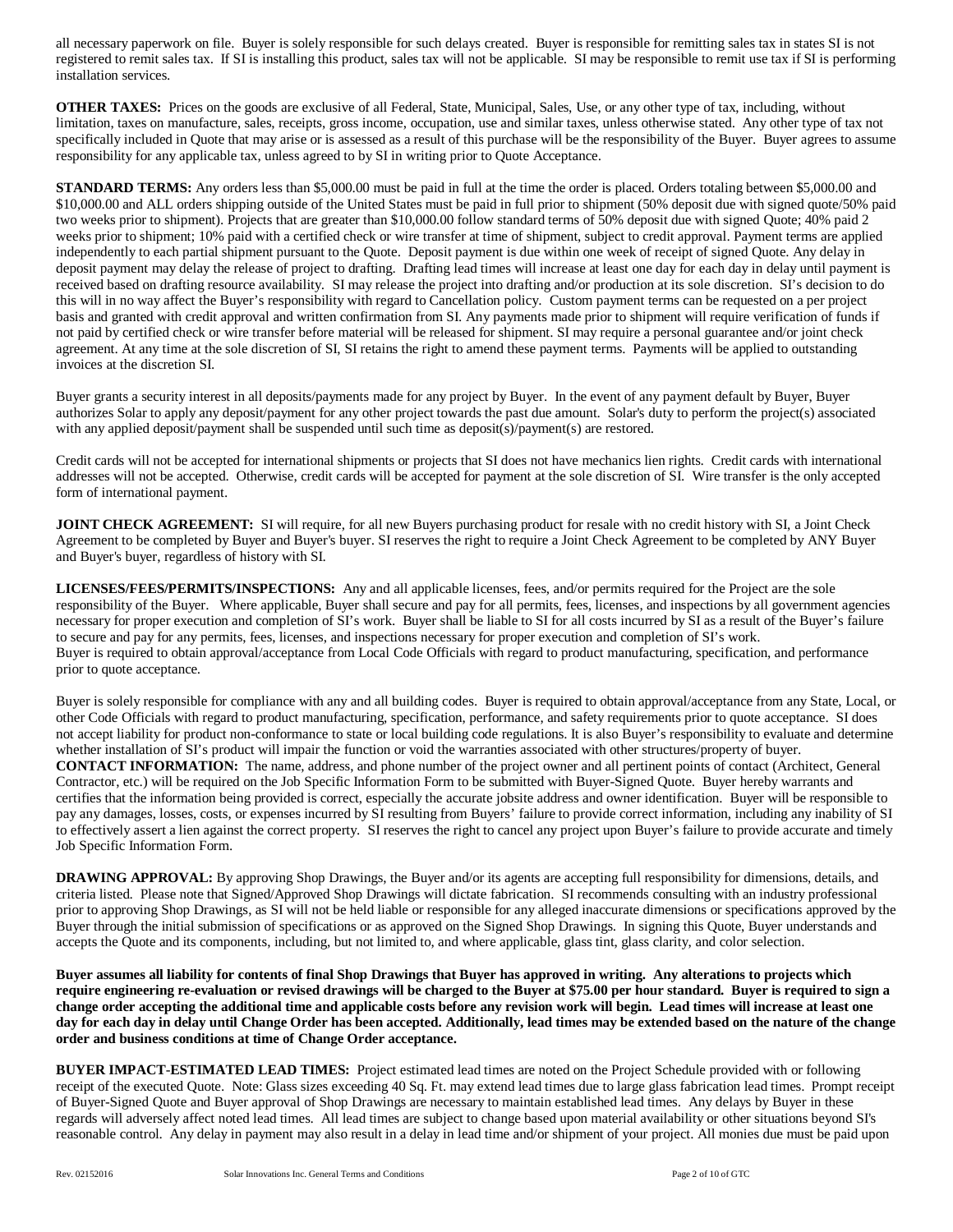receipt of invoice. Verification of funds will be required. In the event that there are any outstanding monies owed to SI for any reason, SI reserves the right to delay production or hold a shipment on any job until such time as all invoices have been paid in full.

**PROJECT LEAD TIME**: SI issues a tentative Project Lead Time Schedule at time of Quote acceptance. This schedule will remain in effect as long as the Buyer meets their obligations pursuant to the Quote and these Terms and Conditions. In the event of any revisions to the Project Lead Time Schedule due to approvals, change orders or any other circumstances beyond the control of Solar, Buyer acknowledges and agrees that SI has the right to revise the Schedule based on prevailing productions schedules, holidays, Solar shutdowns or other events impacting Solar's ability to respond to the revision. SI lead times are increased by one week for Thanksgiving, the December holiday season, and the New Year's Holiday. Lead times are also increased by three days for Memorial Day, Labor Day, and the 4th of July. If Buyer's project includes any of these holidays, please increase the lead time by the appropriate number of days.

Upon request of Buyer, SI may, in its discretion, offer an accelerated Lead Time Schedule for an additional cost. SI can have no liability or duty to provide an accelerated project lead time except upon a written change order signed by SI. **CONDITIONS/DELAYS:** All orders or contracts, whether or not Fast Track (accelerated lead time option added), are accepted with the understanding that they are subject to SI's ability to obtain the necessary raw materials. All orders or contracts, as well as shipments applicable thereto, are subject to SI's current manufacturing schedules and government regulations, orders, directives, and restrictions that may be in effect from time to time. SI will not be liable for any delay in the performance of orders or contracts, in the delivery or shipment of goods, or for any damages suffered by Buyer by reason of such delay, when such delay is, directly or indirectly, caused by, or in any manner arises from fires, floods, accidents, civil unrest, acts of God, war, terrorism, government interference or embargoes, strikes, labor difficulties, shortage of labor, fuel, power, materials or supplies, transportation delays, or any other cause or causes (whether or not similar in nature to any of these hereinbefore specified) beyond SI's reasonable control.

**CONTRACT NEGOTIATIONS:** SI will not be liable for any delay in performance of orders or contracts, in the delivery or shipment of goods, or for any damages suffered by Buyer by reason of such delay, when such delay is, directly or indirectly related to contract negotiations. SI will not be held liable for any damages or delays suffered due to negotiation stalemate. Project lead times do not begin until Solar receives and acknowledges negotiated, signed contract from Buyer.

**BUYER IMPACT-INCREASED COST RISK:** Buyer's failure to submit Signed, Approved Shop Drawings within 90 days from date of submission by SI, or any other cause that is beyond the control of SI, regardless of timing, may result in the price of goods being increased by an amount equal to any increase in the cost of materials incurred by SI, plus a reasonable mark-up for overhead and profit. Increases in the contract price due to the aforementioned will follow the SI Change Order process. Buyer agrees to sign and approve said Change Orders.

**UNFORESEEN PRICE INCREASES:** Where the price of the material, equipment, energy, or other indirect/direct associated costs (if applicable) increases in excess of 5% during the term of the contract through no fault of SI, the contract sum shall be equitably adjusted by Change Order. A significant price increase means a change in price from the date of the contract execution to the date of performance. Buyer agrees to sign and approve said Change Orders.

**SITE PREPARATION**: This paragraph also applies to both SI installed products and shipped products. Buyer is solely responsible to ensure that site is ready and prepped based on the approved shop drawings for either SI's product or installation crew arrival, including but not limited to rough opening dimension, base wall preparation, curb preparation, etc. Solar has provided project specific drawings based on information provided by the Buyer. In doing so, SI (has) relied on the accuracy of all such information. Buyer warrants that all information it provided is accurate. SI will not be held liable for any site conditions/installation concerns which are related to incorrect or incomplete information provided by Buyer, or any drawings approved by Buyer which contain erroneous information. Should SI be delayed at any time during installation, site supervision, or shipment at the fault of any other party including any other supplier, Buyer will be responsible for any and all additional costs incurred or required due to delay. SI may determine that delays require SI's installation team, site supervisor, or product shipment to leave the job site and return at a later date at SI's sole discretion. Costs incurred plus reasonable mark-up for SI to re-deploy or re-ship will be the sole responsibility of the Buyer. If requested by SI, Buyer will sign and accept a change order accepting these charges even if change order is received after re-deployment or other delays are suffered.

Integration of new structures with existing structures involves the risk of damage to existing structures. Existing structures can crack or fail during construction through no fault of SI. In the absence of negligence on the part of SI, SI is not liable for any damage caused to existing structures during the process of erection and integration of the SI product into existing structures. In that event, Buyer assumes all responsibility and costs for the replacement or repair of the existing structure (including any of its components), as well as any rework required by SI to remove or reinstall any SI products.

**BUYER INSTALLATION:** Unless otherwise specifically provided, the Buyer has full responsibility for the installation of the goods. SI shall not be responsible for any damages to the goods or any consequential or incidental damages by reason thereof. Upon request, SI may provide the contact information for independent installers who have experience in installing SI's products; however, SI shall not endorse, or be liable for, any work provided by said individual(s).

Buyer shall indemnify and hold SI harmless from any and all claims or causes of action relating to the installation by others of the product of SI. This duty to indemnify shall apply whether the product of SI was installed through a contractor hired by Buyer or any other party (including any independent installer whose name was provided by SI). Buyer's duty to indemnify SI shall apply to any and all claims or causes of action for bodily injury, property damage, product failure or breach of contract made by any third party that alleges that the damages were caused, in whole or in part, by the manner of installing the product of SI. Buyer must provide independent counsel, at Buyer's expense, to defend SI from all claims in any lawsuit or claim in which it is asserted that the manner of installation of SI's products by others caused the damages. The duty to provide defense counsel at the expense of Buyer shall apply even if it is also alleged that the product of SI was defective or deficient in any way, provided that the manner of installation is alleged to have been a contributing factor to the loss. Further, Buyer shall have a duty to indemnify SI from any judgment in which Buyer or the installer retained by Buyer or other (including that installer's subcontractors) is determined to have been partially at fault for the loss. The duty to indemnify shall apply even if it is ultimately determined that the product of SI was deficient or defective, provided that the manner of installation is determined to have been a contributing factor to the loss. The parties agree that Buyer's duty to provide a defense and indemnify SI shall be to the fullest extent permitted under applicable law.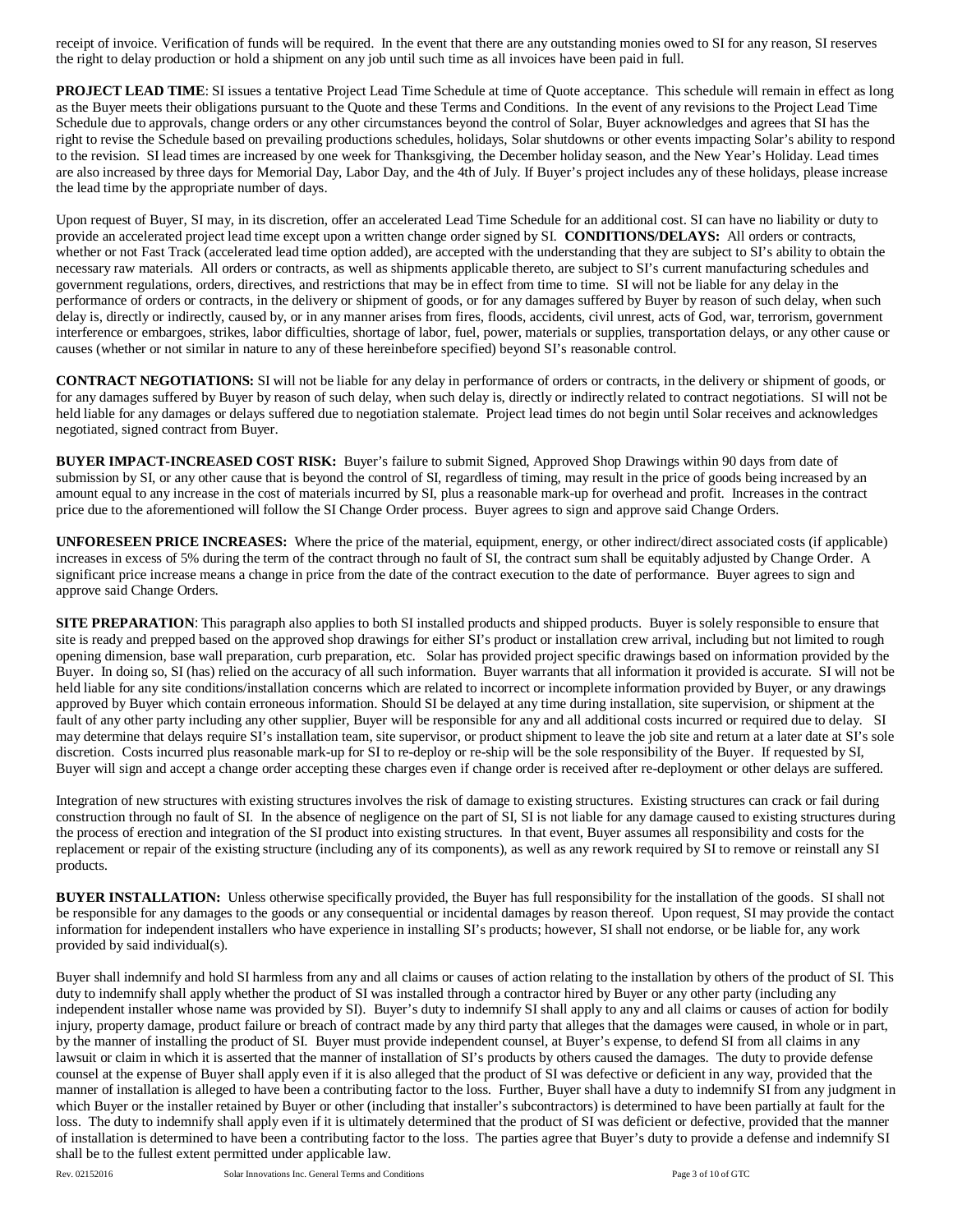**SI INSTALLATION:** Installation services may be offered to Buyer at the sole discretion of SI. Buyer may request that SI install the product. SI reserves the right to decline any such request. If SI does perform the installation, Buyer agrees to accept the installation add-on as stated on the Quote. Costs are subject to final inspection of the job site conditions. SI quote does not include field measurements unless approved by SI in writing. If the product is installed above ground floor, a freight elevator of sufficient size, crane, hoist, or other type of acceptable equipment as to allow movement of materials without restriction must be available. If that is not available, there will be an additional charge for a different means of transportation and unloading. Installation may be noted as "plus expenses" which includes but is not limited to the following: lodging, food, tolls, parking, and unforeseen installation and construction costs. The above amount is calculated per job due to fluctuations in costs and conditions throughout our installation area. Demolition and removal of debris including removal by dumpster is not included in installation costs; should SI be forced to provide said dumpster or haul away debris, an additional charge will be required. All staging and scaffolding is not included in installation and must be provided by Buyer to SI, where applicable. All final electrical hook-up and wiring is executed by other unless specifically included in Quote. SI reserves the right to adjust or substitute/alter installation crews based on availability and scheduling needs of SI. If Verizon cell phone service is not readily available at the site, Buyer must provide a land line or other phone service readily available for the benefit of SI Installation Crew. Installation cost may be adjusted based on site conditions, Prevailing and Union Labor, or Demolition requirements where applicable. All working supervisor additions are accrued at a minimum charge of \$1,600.00 per 8-hour day per person plus expenses with an additional minimum charge of \$250.00 per hour per person beyond an 8-hour day unless otherwise agreed to by SI in writing. SI will not be held responsible for any damage to the premises or anything on or around the premises during the installation process or anytime before or thereafter, except in instances of gross negligence by SI. SI will not be held responsible for items that are lost, stolen, or damaged on the premises, from the premises, or around the premises, except in instances of gross negligence by SI. Unless specifically included in Quote, SI does not provide temporary, overnight, or weekend weather protection for the property of Buyer or the work of other trades. Buyer must arrange to protect installation site, as well as the work and equipment/property of other trades to their own satisfaction. Buyer agrees to protect and/or cover all substrate conditions from inclement weather, frost, or other conditions that would adversely affect proper adhesion of sealant. Buyer must provide a secure location for storage of SI deliveries, as well as SI's equipment and materials during installation. SI does not provide finishing services and will not be held responsible for finishing services required as a result of installation or any time before or thereafter. Should SI be delayed at any time for any reason during the installation process at the fault of any other party, Buyer will be responsible for any and all additional costs incurred or required due to delay. Costs incurred plus reasonable mark-up for SI to re-deploy will be at the sole responsibility of the Buyer. If requested by SI, Buyer will sign and accept a change order accepting these charges even if change order is received after re-deployment or other delays are suffered. SI assumes all shipments are to ground level only. Refer to Terms of Shipment section for further shipment information.

Buyer agrees to provide a safe workplace for SI's installation crew. Buyer is responsible to arrange for safe access to SI's work including safe and dry walking surfaces. SI reserves the right to delay or cancel an installation by SI if, in SI's judgment, extreme weather, travel conditions, site or environmental conditions increase the risk of injury to SI's installation crew.

**SITE SUPERVISOR:** If Buyer has accepted SI's quoted line item to supply a Site Supervisor, that individual will provide guidance and recommendations only for the benefit of Buyer. However, SI's Site Supervisor will not be responsible for the outcome of installation, rework on the project, or meeting of any project specifications, nor will SI warrant any installation. All such responsibility will remain with Buyer. While SI may communicate to Buyer issues relating to installation or site preparation, SI does not assume responsibility for installation inconsistent with their provided manuals and shop drawings. SI's quoted line item includes specific time frames for Site Supervisors. SI may decline requests for additional time on site, regardless of the project's progress or state at time of Site Supervisors scheduled departure, after meeting quoted obligation. If SI Site Supervisor does remain on site to assist Buyer beyond quoted obligation, Buyer will pay SI quoted daily rate plus expenses.

**FIELD MEASURE:** If Buyer has accepted SI's quoted field measure, Buyer will be entitled to one pre-scheduled site visit only. If upon arrival, site conditions have not progressed or are completed in such a manner as to allow final field measure, SI will not be responsible to provide any additional visit for field measure, unless SI agrees to an additional site visit through a signed change order that includes all additional costs and expenses incurred by SI. In the absence of an acceptable field measure, SI will provide the product based upon the final approved set of shop drawings.

**SCHEDULING:** Final installation dates cannot be determined without receipt of signed shop drawings, all required payments, current site pictures showing site is ready for Install, and all other completed applicable paperwork. All installation dates are subject to SI crew and personnel availability at time of installation, coordination of the work with other contractors on-site, and appropriate weather for safe installation per product type and job site requirements. SI will not be liable for any consequential damages suffered by Buyer by reason of installation delay.

SI shall not be held responsible for delays due to events beyond SI's control including, but not limited to, acts of God, adverse weather conditions, supply shortages, supplier negligence, or Buyer/Contractor/Owner/Architect delays. Buyer/Contractor/Owner/Architect delays may result in additional fees being assessed. If requested by SI, Buyer will sign and accept a change order accepting these charges even if change order is received after re-deployment or other delays are suffered. Unless indicated otherwise in writing, SI's Quote assumes that the project's jurisdiction does not require any licensing or registration for contractors. If SI learns of such a requirement after quote acceptance, SI may withdraw from the project and cancel the contract without penalty. This provision shall not prevent the parties from negotiating amended terms to delay or modify the contract, designed to allow SI compliance with licensing or registration requirements, if they are able to do so.

If Job Site is within 150 miles of Solar's Pine Grove, PA, corporate facility, field measures will be scheduled within 2 weeks of date of written notification of site readiness, conditioned on the receipt of required payment and project information determined at the sole discretion of Solar Innovations, Inc. If Job Site is more than 150 miles from Solar's Pine Grove, PA, corporate facility, field measures will be scheduled as determined at the time of Quote acceptance or upon notification of site readiness, conditioned on the receipt of required payment and project information determined at the sole discretion of Solar Innovations, Inc. All Field Measure dates are subject to SI availability. SI will not be liable for any consequential damages suffered by Buyer by reason of delay in field measure.

**INSTALLATION PAYMENT TERMS:** 50% due upon arrival of crew/start of installation, 50% due upon substantial completion of installation services, prior to SI's departure unless otherwise outlined on project payment terms. Payment terms for international installation locations are, by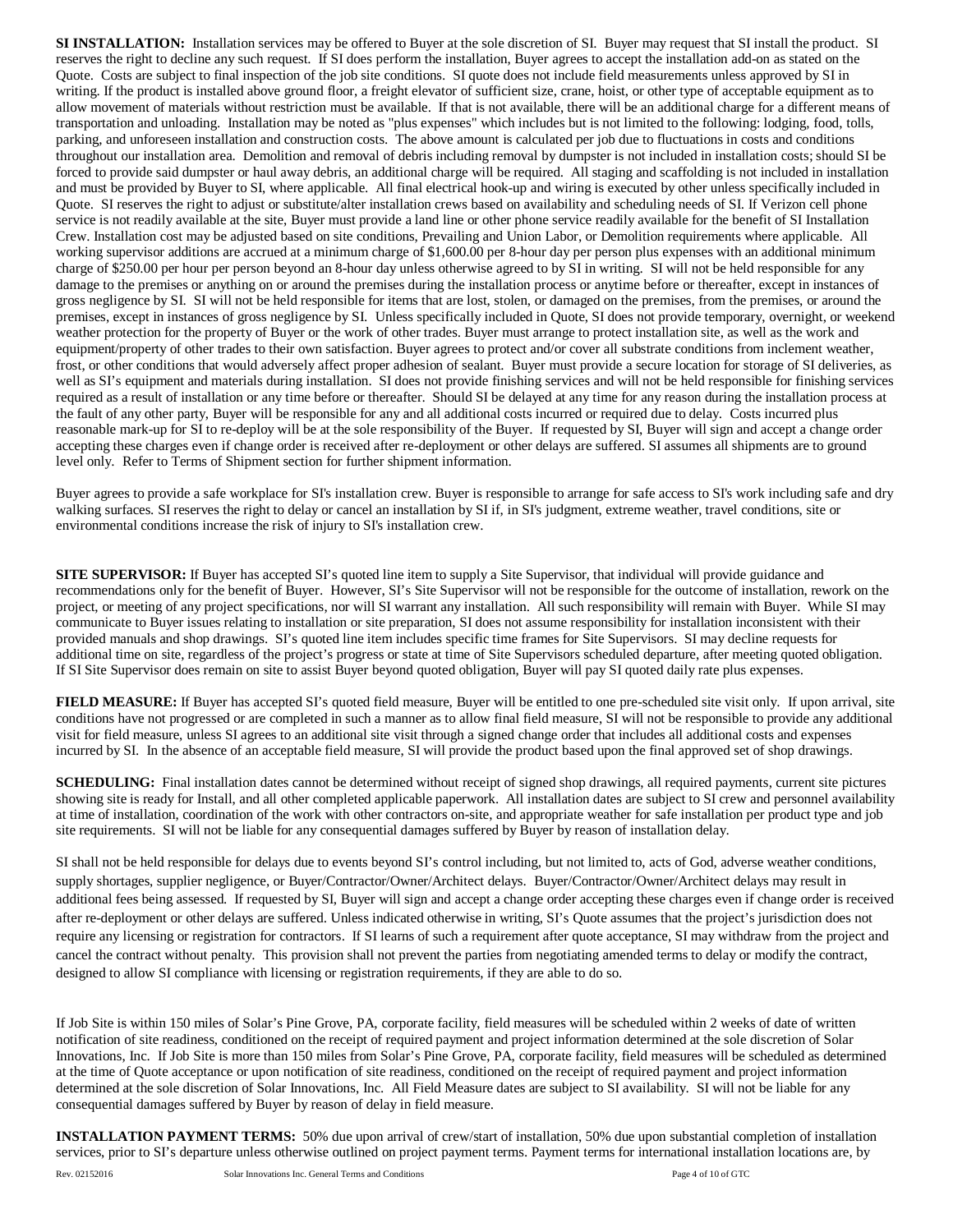wire transfer, 50% due two weeks prior to crew's arrival; 40% due five (5) business days before arrival of installation crew; 10% upon crew's completion of installation and prior to crew's departure.

**JOB MEETINGS:** Attendance at progress or coordination meetings shall only be required during actual onsite activity. Any other meetings shall be by telecommunication participation, unless agreed to in writing and Buyer agrees to time and expenses billing for meeting attendance.

**CLEANING:** SI does not include any cleaning of glazing or surfaces prior to final inspection or substantial completion inspection. An industry expert in the cleaning of glazing and other materials should be consulted to ensure construction debris or dirt does not damage the glass or surface finish.

**FIELD TESTING**: Buyer acknowledges that, despite the best efforts of any manufacturer and/or installer, glass products have an inherent risk of failure in field testing. Transportation, installation, care and maintenance, etc. can affect the immediate performance of the products. In the event Buyer's project involves field testing, Buyer agrees that SI will be given the opportunity to investigate and evaluate any field testing failures involving its product or work. Consistent with AAMA 502-12 and/or AAMA 503-08, SI will be given every reasonable opportunity to remediate any failures that Buyer or any other party attributes to SI.

All field testing requirements must be disclosed in writing by Buyer prior to issuance of the Quote and must be specifically included on Quote by SI as an independent line item. All field testing must be executed in accordance with AAMA 502-12 (including but not limited to the static water pressure limit of 2/3 of the testing or rated laboratory performance) and/or AAMA 503-08 standards, especially with reference to test method, sampling, and remediation. If field testing is not included as a line item on SI's Quote, Buyer will pay all costs of SI's crews to investigate, evaluate, and remediate test failures. However, Buyer will not be responsible for any such costs determined by SI to be due to the fault of SI.

**PUNCH-LIST ITEMS:** Punch-list items must be documented in writing and signed off on by Buyer or Buyer's Authorized Representative prior to SI's departure from the site for SI to accept punch-list items. Buyer or Buyer's Authorized Representative MUST be available, at the time specified by SI's install crew, to conduct a walk through. Absence from the site at that time will be considered acceptance of the job as complete and free from punch-list items as documented by SI. Unless agreed otherwise in writing by SI, punch-list items will not be completed until payment is made in full for the original project, or a reasonable dollar value, determined in writing at the sole discretion of SI, is assigned to outstanding punch-list items.

**SERVICE WORK:** If Buyer requests work to be completed on-site in relation to this order or any subsequent orders in relation to this project, and it is found by SI that the work completed by SI was to correct errors, damage, inadequate installation, etc. by any other party, Buyer will pay SI for the reasonable cost of the service work and related expenses. Payment shall include the value of all parts provided, as well as to reimburse SI for related expenses and labor at its prevailing rates per man hour. (Presently \$75-150 per man hour, depending upon SI installation staff on site.) SI will maintain lien rights and the right to void warranty for lack of payment.

**ENERGY AUDIT SERVICES (ONLY applies when explicitly quoted):** As a PPL approved contractor, Energy Audit and Energy Efficiency services may be offered to Buyer at the sole discretion of SI. SI reserves the right to decline any such request. If SI does perform the service; Buyer agrees to accept that certain facets of the Energy Audit services as well as the Energy Efficiency services require an SI representative to be on the premises, and therefore, installation terms apply. Costs are subject to final inspection of the job site conditions. SI will not be held responsible for any damage to the premises or anything on or around the premises during the installation process or anytime before or thereafter, except in instances of gross negligence by SI. SI will not be held responsible for items that are lost, stolen, or damaged on the premises, from the premises, or around the premises, except in instances of gross negligence by SI. SI does not provide finishing services and will not be held responsible for finishing services required as a result of Energy Audit and Energy Efficiency services or any time before or thereafter.

**CANCELLATION:** SI may cancel Buyer's agreement if: a) Buyer fails to make any payment due SI by the date indicated on the invoice;; b) Buyer fails to perform any other obligation in a timely manner, including approval of Shop Drawings, return of PDS documents, or other obligations; c) Buyer is otherwise in material breach of the Contract; d) Buyer fails, upon request, to provide adequate assurance of its ability to perform its contractual obligations. Upon ten (10) days written notice to Buyer, and failure of Buyer to cure a payment default, SI may terminate the contract and apply all deposits to its damages. SI may also contract with Buyer's customer or other involved party in an effort to market any product that has been produced and mitigate its damages without recourse by Buyer. Cancellation by Buyer will be effective only upon written acknowledgement of SI. Upon cancellation by SI or Buyer, SI is entitled to recover the contract price; less only the costs saved by not being required to fully perform. In that event, payment to SI shall include but is not limited to, all costs and expenses incurred in SI's performance, as well as reasonable compensation for overhead and profit. SI shall have no less than thirty (30) days to provide to Buyer a calculation of the balance owed, in accordance with this paragraph, following SI's issuance/acknowledgment of Buyer's notice of cancellation.

**CHARGEBACKS:** Buyer is not permitted to make chargebacks, deductions, or offsets against payments due under the terms of the parties' contract. Credits against payments shall be permitted only if agreed to in writing, by SI. Buyer will be responsible for all costs incurred by SI in contesting any chargeback or deduction against the amount due, including the labor costs incurred by SI for its employees in addressing or contesting the chargeback. Any unauthorized chargeback claims will result in the voiding of applicable warranties where allowed by law. Any credit card chargebacks by Buyer are costly to process and may subject the person making the chargeback to criminal and civil liability. Any credit card chargebacks will result in permanent cancellation of credit card purchasing privileges and the voiding of applicable warranties.

**TERMS OF SHIPMENT:** Terms of shipment are FOB SI dock (Pine Grove, PA). If accepted on Quote, SI will arrange shipment with a third party Common Carrier for the convenience of Buyer. Thereafter, the shipment of the goods shall be at Buyer's risk. SI shall use its best judgment in choosing the best third party Common Carrier for the specific shipment, however, SI shall not be held responsible nor liable for delivery by the third party Common Carrier. SI will work diligently with Buyer to resolve any issues with the third party Common Carrier. All claims and allowances for damage to the goods incurred in transit must be filed solely against and presented to the Common Carrier by the Buyer.

In case of delivery by SI's own fleet, SI shall not be responsible or liable for delay or damage to the shipment after it leaves SI's dock (Pine Grove, PA) irrespective of the cause of the delay or damage. In the event of damage during transit by SI's fleet, SI will re-fabricate the project in a time frame consistent with the original lead time in the Quote.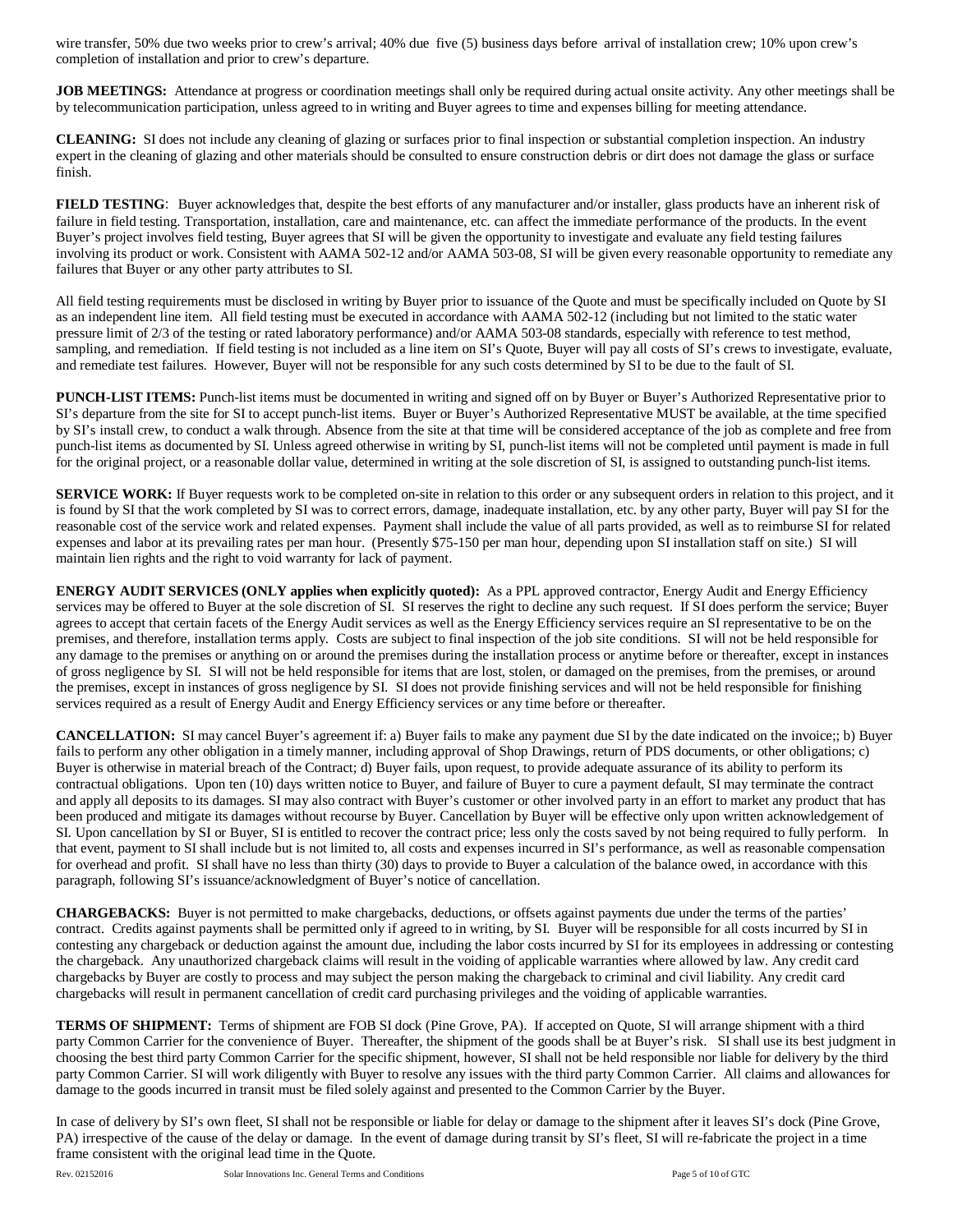**TITLE:** Unless shipment is by SI's own fleet, title of the manufactured product passes to Buyer upon loading with Buyer's Common Carrier at SI's dock. SI shall retain a security interest in all such shipments until full payment is received. Upon transfer of title, all responsibility to insure any such shipment against loss rests solely with Buyer. If Buyer does not remove the goods from SI's property for more than fifteen (15) days from the date the goods are completed and ready for shipment, storage fees will be assessed at 2% of total contract price or \$200 per month, whichever is greater. SI retains title until storage fees due are paid in full.

**SI STANDARD SHIPMENT:** Quoted shipping cost is for a regular size Common Carrier Closed Trailer with crates being hand unloaded or removed with a forklift by the Buyer. SI will make every reasonable attempt to coordinate alternate arrangements between the Buyer and the Common Carrier; however, alternate arrangements are subject to availability and logistics at the time of shipment and are not available in all areas. Additionally, SI will select the common carrier that is best suited for SI's needs at the time of shipment. Buyer is solely responsible for increases in shipping costs if options outside of SI's standard shipment method or quoted shipping terms are requested. Shipping cost may increase at the time of shipment. Buyer agrees to pay all associated shipping cost increases. If Buyer's request(s) includes and/or requires special crating, Buyer agrees to pay for increased costs, plus reasonable mark-up and to cover the increase in time and materials required for specialized crates. If requested by SI, Buyer will sign and accept a change order accepting these charges even if change order is received after re-deployment or other delays are suffered. SI will invoice Buyer accordingly. **Shipping cost included on Quote are the estimated shipping costs plus mark-up for inland transportation required to deliver to continental US location listed on SI Quote. Thereafter, Buyer assumes all financial liability, risk, and costs of further transportation. Shipping costs may increase at the time of shipment due to actual project size, weight, carrier rates, and availability. It is Buyer's responsibility to pay all associated shipping costs and mark-ups proportionate to the original estimated shipping costs on the quote. Buyer is responsible for increases in shipping costs and agrees to pay for said increase in charges if applicable, SI will invoice accordingly.**

**TRANSPORTATION CHARGES AND DAMAGED SHIPMENTS:** All costs of freight, transportation, or mailing, and all demurrage charges shall be paid by Buyer, unless SI has agreed in writing to make shipments on a prepaid basis. Buyer shall also pay for all increased freight rates, whether prepayment for freight rates has been made or not. Buyer shall not reject damaged shipments, but shall accept same and preserve its remedies against the appropriate party. If shipments are damaged while in the possession of the carrier, Buyer or any party other than SI, Buyer will be responsible for any additional costs and expenses, including re-fabrication and shipment of replacement components and/or remobilization of Site Supervisor or Installation crew, incurred by SI as a result of damaged shipment. All damages, suspected damages, or quantity shortages, as viewed upon arrival, must be clearly noted on the Proof of Delivery with a Buyer representative's signature.

**SHIPMENT SURCHARGE:** Items shipped under this Agreement may be subject to a carrier specified shipment surcharge. The surcharge is updated on a routine basis and rises or falls in line with movements in fuel prices/carrier costs. SI may amend the shipment surcharge at any time immediately upon Notice to the Buyer. Buyer is responsible for increases in carrier specified shipment surcharges and agrees to pay for said increase in charges if applicable, SI will invoice accordingly.

**BUYER'S INSPECTION OF GOODS:** Not withstanding anything in these terms and conditions to the contrary, Buyer shall inspect the goods ordered not later than five (5) days after receipt. If the goods do not conform to the contract between Buyer and SI or are damaged or defective, Buyer shall notify SI in writing of such nonconformity or defect (and with accompanying pictures of defect or nonconformity) not later than eight (8) days after delivery and afford SI a reasonable opportunity to inspect the goods. Buyer assumes all risk of untimely notification to SI of nonconforming goods or goods damaged during transport that do not meet the notification requirements of the carrier's claims procedures. Buyer shall not return any goods without the prior written consent of SI. If, in SI's opinion, the goods are defective or do not conform to the contract between Buyer and SI, SI shall furnish instructions for their disposition. Every claim on account of defective or nonconforming goods or due to any other cause shall be deemed waived by Buyer, unless made to SI in writing within eight (8) days of Buyer's receipt of the goods, to which such claim relates. Failure to give such notice, including all supporting documentation and photographs, shall be conclusively deemed acceptance of the goods by the Buyer.

**BUYER'S REMEDY:** Buyer's sole and exclusive remedy on account or in respect of nonconforming or defective goods shall be replacement or repair of such goods by SI at the original point of shipment. If installation by SI, Buyer's sole and exclusive remedy shall be repair of any defective performance. In all instances, SI will be given the reasonable opportunity, following written notice from Buyer, to issue a plan to correct any deficient performance. SI must correct performance within a reasonable time subject to existing material, production and installation lead times of SI. Buyer shall take no corrective action itself or by others while SI is in compliance with this paragraph. SI shall in no event be liable for the cost of any labor expended by others on any nonconforming or defective goods or for any special, direct, indirect, incidental, or consequential damages to anyone by reason of the fact that such goods are defective or nonconforming. SI SHALL NOT BE LIABLE FOR ANY OTHER COSTS, EXPENSES, CLAIMS, OR DAMAGES OF ANY KIND HOWSOEVER CAUSED, WHETHER FORESEEABLE OR NOT, INCLUDING (WITHOUT LIMITATION) ANY DIRECT, INDIRECT, CONSEQUENTIAL, INCIDENTAL, HOARDING, OR SPECIAL DAMAGES. SI CANNOT BE LIABLE FOR LIQUIDATED OR DELAY DAMAGES UNDER ANY CIRCUMSTANCES. The Buyer, by acceptance of the Quote, expressly waives any right to all such costs, expenses, claims, and damages. Liability is limited to the cost of the defective part and/or installation charge, but never more than the original contract price.

**BUYER REQUEST FOR ADDITIONAL MATERIALS/SERVICES:** SI will not grant any allowance or honor any back charge request for any alterations to the goods made by the Buyer or at the Buyer's direction, or back charges for any other reason by the Buyer. SI will accept no responsibility financially or legally for such actions. Custom jobs require numerous custom parts, and SI will be held harmless by the Buyer from any shortages, as long as it exercises due diligence in reducing such shortages. These types of requests shall follow SI's Service Proposal process. Any or all additional material needed to complete a job will be shipped standard ground.

**DEFAULT OF PAYMENT: All** payments must be made within the specified timeframes of the Quote and these General Terms and Conditions. Buyer will be responsible for a finance charge of 1.50% per month on all past due amounts. The minimum monthly finance charge will be \$10.00 per month. Default of payment on any one (1) invoice by Buyer may result in full revocation of credit terms and place the entire account on credit hold. Buyer will be responsible for all reasonable attorney fees and other costs incurred in collecting any and all past due balances. Attorney's fees of 35% of the outstanding balance or \$200.00 per hour shall be conclusively presumed accepted, but shall not preclude SI from recovery of higher amounts, if reasonable.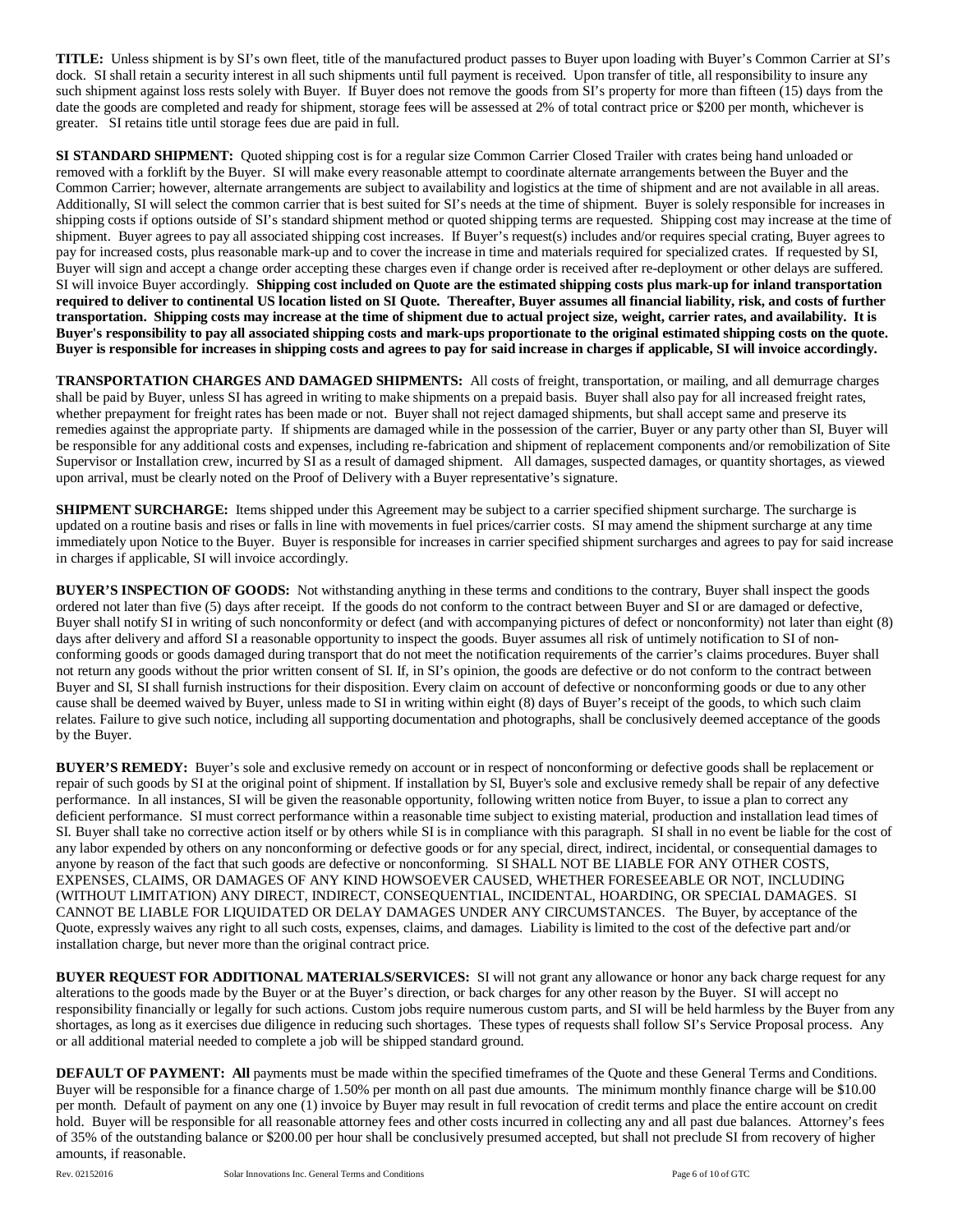# **FAILURE TO PAY IN ACCORDANCE WITH SI TERMS AND CONDITIONS WILL VOID APPLICABLE WARRANTIES WHERE ALLOWED BY LAW.**

**MECHANICS LIEN PROCESS:** It is standard operating procedure to send a Notice of Intent to File a Lien for ALL projects, in an effort to ensure SI is protected in case of lack of payment. SI reserves the right to file liens per the guidelines and timelines of the applicable state without reservation to protect SI's interests. In the event that SI asserts a mechanics lien against the owner of the property, Buyer will be responsible for all reasonable counsel fees, costs, interest, and charges incurred in pursuing the mechanics lien, even if those items are not recoverable against the owner.

**MECHANICS LIEN WAIVER:** Upon written request, SI will provide Buyer with a SI Conditional Lien Waiver if payment has not been received and/or a SI Unconditional Lien Waiver if payment has been received and funds verified. Execution of Buyer supplied lien waivers are at the sole discretion of SI and these forms must be supplied to SI with Signed Quote for review and possible conditional approval based upon information given at time of Signed Quote. Endorsement of a Buyer supplied lien waiver is at the sole discretion of SI. Buyer agrees that payment will not be withheld if the aforementioned Buyer lien waivers are not endorsed by SI.

**INSUFFICIENT FUNDS FEE:** Buyer will be charged a \$50.00 fee for any checks returned for insufficient funds.

**INSPECTION:** Buyer may request to inspect or provide for inspection of the goods ordered at SI's manufacturing site. Such inspection shall be conducted so as not to interfere with SI's operations only upon a written request with a minimum notice of a 1 (one) week.

**OPERABLE PRODUCTS:** SI shall not be liable for damage to Buyer's structure or items contained therein due to buyer misuse of product or failure to close product openings during inclement weather**.** Operable sloped and vertical vent products should not be operated when there is excessive snow, ice, or any other non-natural weight on the product. Operable sloped and vertical vent products must remain free of debris for proper operation. Operable sloped and vertical vent products should not be operated when the wind is blowing in excess of 50 mph, based on an exposure rating of B. Failure to comply with these limitations will void the warranty on the operable sloped and vertical vent products or any component thereof.

Because they have moving parts, operable skylights have a greater inherent risk for air and water infiltration and malfunctions through an outside agency. Items which cannot tolerate moisture should not be placed near/under the skylight's opening. Even if utilized on skylights, rain sensors can malfunction or user error (not closing the skylight) can create a hazardous environment for the items near/under the opening. Proper planning for the space below the skylight, and the space's contents, is critical for appropriate use. Solar Innovations, Inc. accepts no liability for damage on any good placed near/under the opening due to water penetration.

**PERMISSIBLE VARIATIONS, STANDARDS, AND TOLERANCES:** Except in the particulars specified by Buyer and expressly agreed to in writing by SI, all goods to be manufactured by SI shall be produced in accordance with SI's standard practices. All goods, including goods produced to meet exact specifications, shall be subject to tolerances and variations consistent with usages of the trade and regular factory practices concerning dimension, weight, finish, straightness, section, composition, and mechanical properties, normal variations in surface, internal conditions, quality, deviations from tolerances, and variations consistent with practical testing and inspection methods. SI reserves the right to substitute comparable components and parts that do not impair function or overall appearance of its product. All field testing to be coordinated and supplied by other, and is not included in the quote.

**GLAZING:** Variations in glazing tints occur in colors, coatings, and inter layers and may vary by batch. Industry standards govern the acceptance of these variations. Monolithic glazing may cause condensation to occur on glass surface. SI recommends using insulated glass to minimize condensation caused by temperature differentials. Condensation may still occur in high moisture environments, such as pool enclosures or greenhouses.

## **SURFACE FINISHES:**

**Paint:** Variations in painted finish may occur due to conditions beyond SI's control, including differences in paint batches and metal thicknesses, per AAMA standards.

**Metal Clad:** Stainless steel/Copper cladding requires a splice for lengths over 120". Splice area to be determined by SI at time of Shop Drawings for Buyer approval. Grain orientation must also be approved by Buyer. Orientations resulting in additional labor or material will result in additional charges to Buyer. Copper will patina at different rates based on exterior conditions.

Wood Veneer: Wood Veneering requires a splice for lengths over 120". Veneer must be protected from weather and finished with appropriate stain or paint immediately upon installation; failure to do so may void warranty. Variations in grain and color tint may occur as wood is a natural product. **Anodize**: Anodized finishes are compliant with AAMA 611-12 Class I (Exterior Grade). Anodized finishes may vary in color tone within the industry standard ranges in relationship to batch processing and extrusion thicknesses. Light colored anodized finishes may show aesthetic color variations throughout the extrusion. Finishes will be the closest match to the industry standard or Buyer supplied color chip. SI is not responsible for finger prints, oil marks, or other imperfections in the mill aluminum surface.

**Hardware:** Some hardware components, including certain bronze, brass, nickel and other metals, are considered "living" finishes. Such finishes oxidize and develop surface finish variations over time. These changes can occur gradually or rapidly (even before delivery) based on the environmental conditions, use, and maintenance of the hardware. Because of the nature of these finishes, SI cannot warrant or guarantee the finishes. Buyer assumes all risk associated with the variations in these finishes. For more information, refer to SI's website page(s) discussing hardware characteristics.

**SPECIAL ORDERS:** If any material shall be manufactured and/or sold by SI to meet Buyer's particular specifications or requirements and material is not part of SI's standard line offered by it to the trade generally in the usual course of SI's business, Buyer agrees to defend, protect, and hold harmless SI against all suits at law or in equity and from all damages, claims, and demands arising from any actual or alleged infringement of any United States or foreign patent and/or any copyright, trademark, or other rights of any other party, and to defend any suit or actions which may be brought against SI for any alleged infringement because of the manufacture and/or sale of the material covered thereby. All hardware and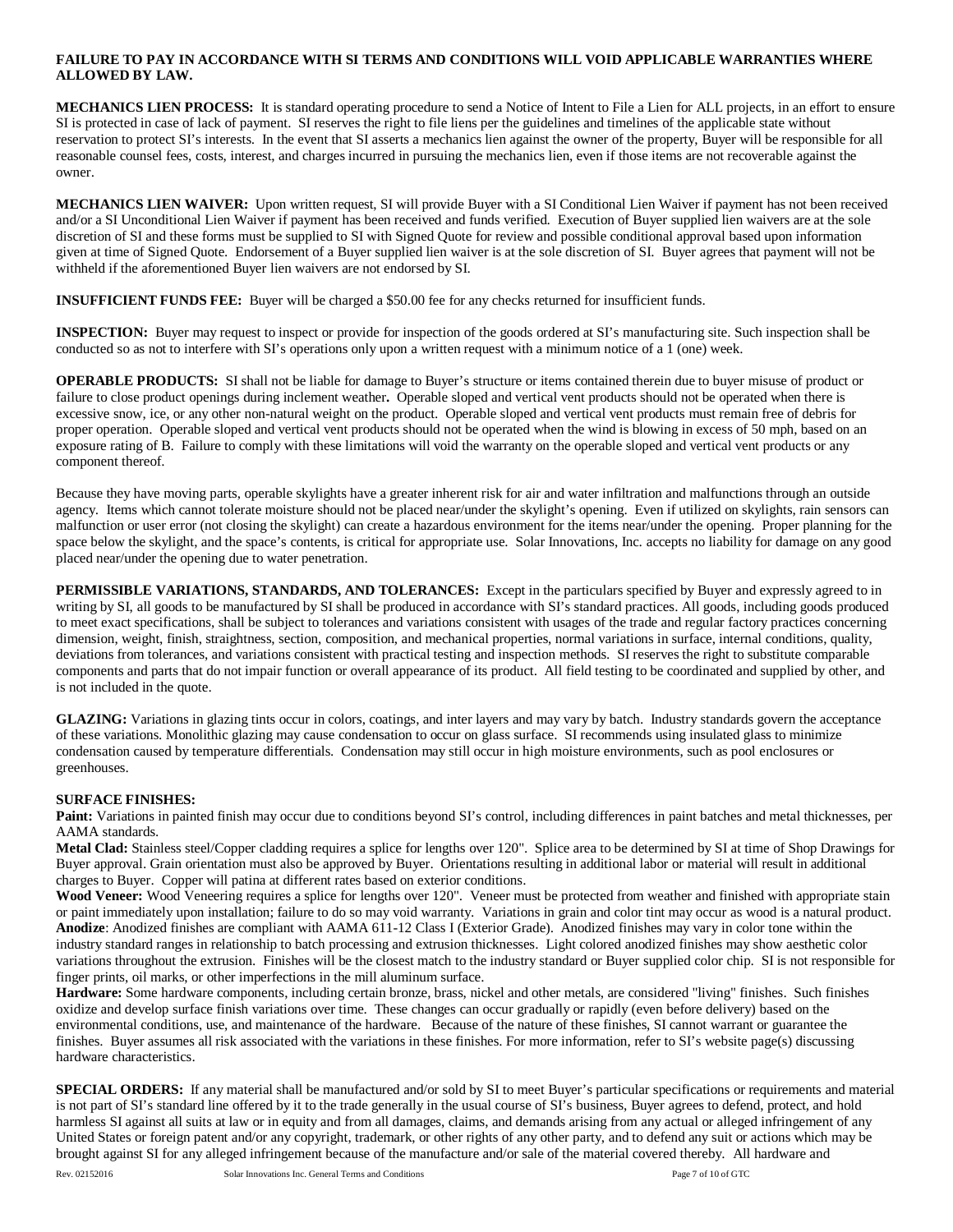accessories supplied or requested by Buyer that are outside of SI's standard offerings will be at Buyer's risk and SI cannot be held liable for any non-conformance issues, non-performance issues, or any other claims. Hardware must be supplied to SI prior to drawing approval. Buyer must supply CAD drawings or additional costs for drafting will apply. Buyer is responsible to confirm compatibility of hardware with SI product. SI will not maintain hardware or supply warranty on hardware provided by Buyer. If hardware is not compatible with SI product, Buyer is responsible for all replacement costs.

**INSURANCE:** SI carries adequate insurance coverage. These amounts are available for Buyer's review upon request. Any cost adjustment necessary to increase the coverage to meet buyer stipulated insurance requirements (above what SI currently carries) will be the responsibility of the Buyer. Certificates of Insurance are available upon request at the sole discretion of SI.

**TITLE TO DRAWINGS, PLANS, AND SPECIFICATIONS:** SI at all times shall be deemed the sole author of, and shall have exclusive ownership of and title to, all designs, drawings, plans, and specifications, and all copyrights thereto, prepared or used in connection with this Quote. The Buyer shall be permitted to use such drawings, plans, and specifications only in connection with this Quote and shall not disclose such drawings, plans, or specifications to any person, firm, or corporation other than Buyer's employees, customers, subcontractors, or government inspectors. The Buyer shall, upon SI's request or upon completion of this Project, promptly return all drawings, plans, and specifications to SI. SI's drawings, plans, and specifications shall not be used by the Buyer or others on other projects, for additions to the same project or for completion of the same project after any material change to the project site or structure or more than twelve (12) months after SI's inspection of the project site. The Buyer shall place an appropriate copyright notice (reflecting SI's copyright ownership described above) on all copies, made by or at the direction of the Buyer, of the drawings, plans, and specifications, and shall not remove any copyright notices placed by SI thereon.

**CONFIDENTIALITY:** By receiving requested information provided by SI, Buyer and anyone acting on Buyer's behalf shall treat this information as confidential. No such information will be disclosed to any 3rd party, except in furtherance of Buyer's project and consistent with industry standards, without the written consent of SI. If any of the unauthorized disclosure occurs, SI reserves the right to take legal action necessary to protect its interests through the Commonwealth of Pennsylvania Court System.

Buyer agrees that if Buyer's customer, end-user, or any other party involved in Buyer's project communicates to SI that Buyer's work, conduct, management of a project or performance of service is deficient, SI may (at its option) conduct an investigation to determine the legitimacy of the customer's complaint and Buyer's compliance with SI's requirements and published service procedures. Buyer authorizes SI to communicate directly with Buyer's customer or other involved parties and conduct any such investigation. Buyer also authorizes SI to contact Buyer's customer/end user or other involved party if Buyer repeatedly fails to respond to inquiries by SI relating to the project. Buyer agrees to take such corrective actions as may be reasonably requested by SI. SI reserves the right to take any action needed to service the Buyer's customer or other involved party if, in SI's absolute discretion, Buyer fails to do so in a timely manner. In the event of breach by Buyer, SI shall be entitled to reimbursement of all reasonable costs incurred to service the Buyer's customer. Buyer acknowledges that its failure to adhere to the provisions of this paragraph shall constitute a material breach of this Agreement.

**BUILDING CODES:** SI's structures are designed to meet or exceed most known building code requirements. The Buyer should be aware that different localities have different code requirements pertaining to glazed structures. Notwithstanding the foregoing, interpretation of building code criteria and compliance with it is the sole responsibility of the Buyer or his agent(s). For this reason, SI SHALL NOT BE HELD LIABLE IN ANY RESPECT OR FOR ANY DAMAGES RESULTING FROM NONCOMPLIANCE IN ANY WAY WITH APPLICABLE LOCAL OR NATIONAL BUILDING CODE REQUIREMENTS.

**ENGINEERING, DESIGN, AND ENVIRONMENTAL CONSIDERATIONS:** Shop Drawings provided may illustrate various anchoring clips available through SI. Each clip is engineered and designed to withstand a specified maximum allowable load based on the strength of the clip material and fasteners joining the clips to SI's materials. Since underlying bearing materials are unknown to SI, SI may not determine the appropriate anchoring conditions. Consult with a registered architect or engineer to obtain the loading condition requirements under local building codes in order to select the appropriate anchoring fasteners and clips to the existing structure. Where the underlying bearing materials are either unknown or found to be unsuitable by others, SI has available other means of supporting the ridge loads such as a column supported ridge beam. Where a column supported ridge beam is recommended, footers shall be supplied by others. Any increased engineering or material needs will be at the expense of the Buyer, unless otherwise agreed to in writing by SI. Quote is subject to an engineering review by SI before the project is released to drafting. SI reserves the right to withdraw bid or adjust price after Buyer has provided final design requirements including but not limited to seismic and/or hurricane regulations. SI does not recommend glass being provided by buyer or warrant panel sizing if glass is provided by Buyer due to Buyer's variations in glass production standards. It is the Buyer's responsibility to confirm panel sizes when glazing panels and adjusting shims to SI's panel sizing per Shop Drawings.The suitability of a quoted product for the intended use relative to live and dead loading requirements, design, thermal considerations, climate conditions, mold, icing, and condensation mitigation, and conformance to all building codes is not the responsibility of SI. SI can provide preliminary design data only and it should be verified by a qualified professional.

Extreme weather conditions during installation or upon project completion can impact product performance Extreme cold or high humidity can cause unexpected condensation or other performance issues. Structural design, including features such as concrete buildings, radiant heat, or other factors, can impact product performance. Buyer agrees to consult with Buyers' design professionals to determine whether Buyers environmental conditions are suitable for SI"s product. Buyer agrees SI has no responsibility for product failure due to environmental conditions. **REQUIRED SUBSTRATE CONDITIONS:** Unless otherwise specified in writing in Quote, the following terms apply to substrate conditions.

Wood: If SI based Quote on wood substrate, SI will be attaching to a standard 2x wood pack-out with proper embedment and edge distances. This standard pack-out is defined as a 2x with a minimum of (2) ¼" Lag fasteners perpendicular to the grain able to withstand a minimum bearing strength of 220lbs at any one point. It is the responsibility of the Buyer's engineer to ensure that the substrate used meets at least the minimum standard. To attach to this pack-out, SI intends to use a standard qualified fastener for attachment purposes. Any non standard fastener needed to attach to wood will require a change order for additional costs.

Concrete, Core Filled Block, and/or Solid Masonry: If SI based Quote on concrete, core filled block, and/or solid masonry substrate, SI will be attaching to solid concrete with proper embedment and edge distances. This standard pack-out is defined as 2,000psi concrete able to withstand a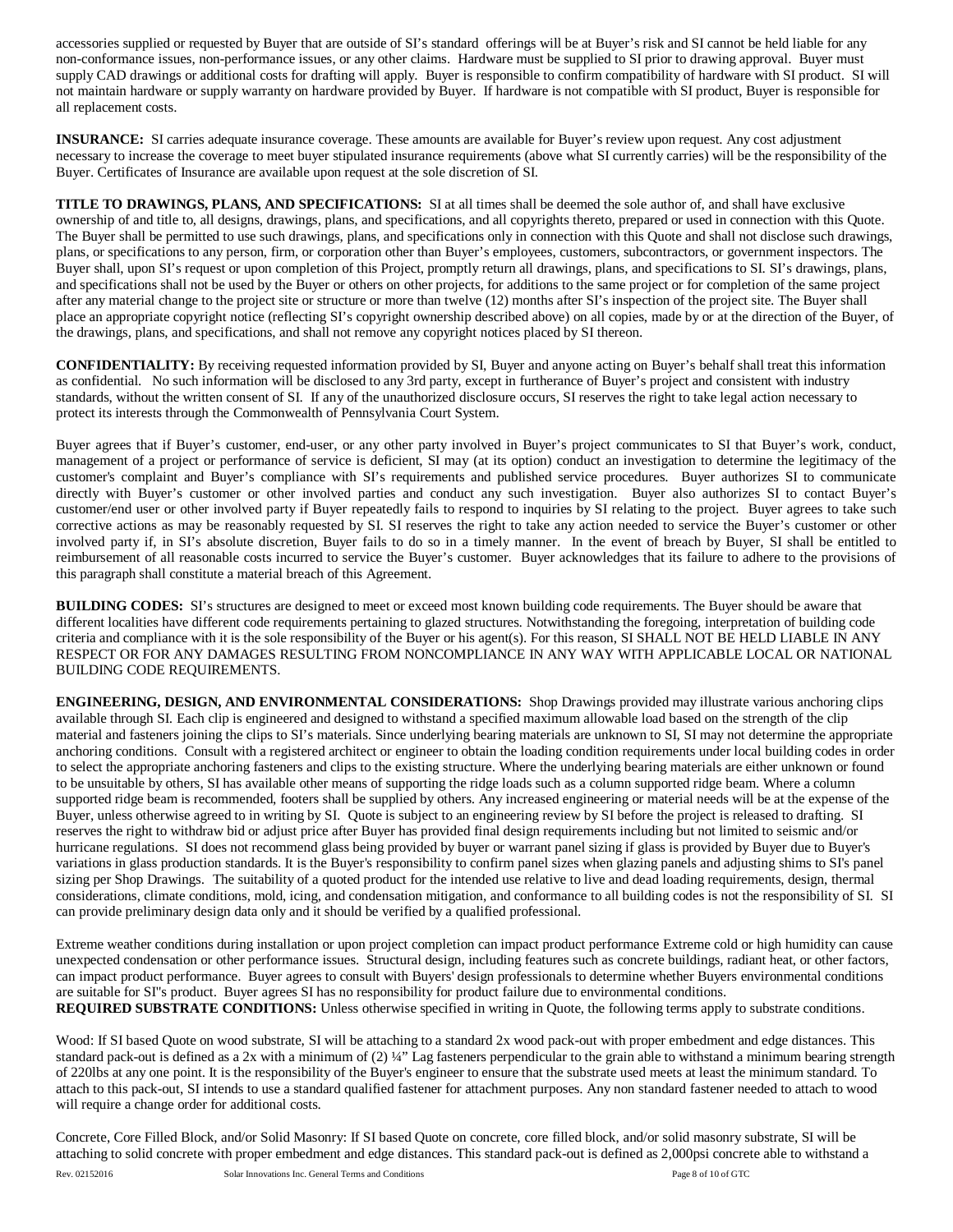minimum bearing strength of 750lbs with a 1" embedment for a minimum of  $(2)$  ¼" Tapcon fasteners. It is the responsibility of the Buyer's engineer to ensure that the substrate used is at least this minimum standard. To attach to this pack-out, SI intends to use a standard qualified fastener for attachment purposes. Any non standard fastener needed to attach to concrete will require a change order for additional costs.

Brick/Stone: If SI based Quote on brick/stone substrate, SI recommends attaching to suitable wood pack out designed to maintain the loads required to support SI's systems. Customer will be responsible to secure wood pack out, unless wood pack out by SI is included in Quote. If requested, SI will provide a cost for capping the wood in aluminum. SI will attach the appropriate fasteners to the wood substrate at a required frequency and bearing capacity to meet the appropriate loads.

Steel: If SI based Quote on steel substrate, SI assume it will be attaching to a maximum 1/8" to 1/4" thick steel member with proper embedment, clearance for complete fastener, a minimum of 3 threads, and edge distances. This steel member is to withstand a minimum bearing strength of 854 pounds-force for a minimum of (2) ¼" Tek 5 fastener. It is the responsibility of the Buyer's engineer to ensure that the substrate used is at least this minimum. To attach to this pack-out, SI intends to use a standard qualified fastener for attachment purposes. Any non standard fastener needed to attach to steel will require a change order for additional costs. If steel thickness exceeds 1/4", additional costs for the unit and fabrication time to predrill holes will apply. Additional costs will also apply for SI to install unit into steel members with a thickness more than 1/4".

Non Filled Masonry Block: If SI based Quote on non filled masonry block substrate, SI will be attaching to solid concrete with proper embedment and edge distances. This standard pack-out is defined as lightweight block able to withstand a minimum bearing strength of 250lbs with a 1" embedment for a minimum of (2) 1/4" Tapcon fasteners, or medium weight block able to withstand a minimum bearing strength of 500lbs with a 1" embedment for a minimum of (2) ¼" Tapcon fasteners. It is the responsibility of the Buyer's engineer to ensure that the substrate used is at least this minimum standard. To attach to this pack-out, SI intends to use a standard qualified fastener for attachment purposes. Any non standard fastener needed to attach to concrete will require a change order for additional costs.

If any substrate is not prepared per the approved Shop Drawings, or if the base material does not meet the minimum specified bearing capacity, SI accepts no liability or responsibility for attachment. Buyer agrees to defend, indemnify, and hold SI harmless for any failures or damages caused as a result of fastening directly into such substrates.

**RIGHT OF USE:** SI reserves the right to bid/quote project to other customers of SI. SI shall have the right at any time, and from time to time, to photograph, or otherwise create copies, renderings or drawings, of the project and to reproduce such items for any purpose. Any photographs or renderings of projects used for marketing purposes must acknowledge SI as manufacturer in the event that SI deems there to be possible confusion of products. Warranty validation requires the receipt of interior and exterior photographs of the completed project. Buyer approves for publication (by print, electronic, presentation media or other means) any photographs, renderings, digital or print media of project provided by Buyer to SI. Buyer represents and warrants to SI that Buyer has the authority to authorize and license Rights of Use to SI. Buyer accepts all liability for any claims of infringement of said photographs, rendering, or any form of digital or print media. Buyer will defend, indemnify and hold SI harmless from claims of any third party arising out of SI's use of any such materials. All pricing provided assumes full rights will be provided. Additional charges will apply for "non-marketable projects" unless expressly agreed to in writing at time of Quote acceptance.

**AUTHORITY:** The individual(s) that executed the Quote on behalf of Buyer warrants that he/she has the full authority of Buyer to do so. It is agreed that SI shall be entitled to rely upon email approvals and/or facsimile and other forms of electronic signatures from the Buyer in all matters. Said email approvals and/or facsimile and other forms of electronic signatures shall be binding and deemed to carry the full force and effect of original ink signatures directly signed by the Buyer.

**CONTROLLING PROVISIONS:** These terms and conditions shall supersede any prior representations or agreements, whether oral or written, with respect to the subject matter of this order, and shall supersede any provisions, terms, and conditions contained in any confirmation order, or other writing Buyer may give or receive, and the rights of the parties shall be governed exclusively by the provisions, terms, and conditions hereof.

**APPLICABLE LAW:** These terms and conditions and all orders placed by Buyer with SI hereunder shall be governed by and construed in accordance with the laws of the Commonwealth of Pennsylvania, notwithstanding any conflict of laws and rules.

**STATUTE OF LIMITATION:** Any suit or action for breach of contract, including a claim for breach of warranty, must be brought within one year of the date on which the cause of action occurred. Unless otherwise provided by applicable law, any such cause of action will accrue upon the date of shipment of the goods to Buyer or Buyer's agent or contractor, or date of substantial completion of installation by SI. This one year Statute of Limitations cannot be extended under any circumstances, except upon written waiver or agreement by SI.

**JURISDICTIONAL STATEMENT:** The parties agree that the Court of Common Pleas of Schuylkill County and/or the federal court sitting in the Middle District of Pennsylvania shall be the sole and exclusive courts having jurisdiction to hear and adjudicate any dispute(s) between the parties. In the event that Buyer institutes suit in any other jurisdiction, Buyer shall be responsible to pay all reasonable counsel fees and costs incurred by SI in contesting the jurisdiction of that Court. SI is not liable to compensate Buyer for any of Buyer's expenses in pursuit of litigation.

### **If any clause herein conflicts with applicable state law of the project's location, applicable law will govern. All other clauses not in conflict with this document will remain applicable.**

**COUNSEL FEES:** Buyer will reimburse SI for all reasonable counsel fees and costs incurred, provided that SI is the substantially prevailing party, in any dispute or litigation between the parties, mechanics lien actions, or bond claims.

**WAIVER:** A waiver by SI of any breach of contract by Buyer shall not constitute a waiver by SI of the continuation of such breach or of any other breach of contract by Buyer.

Rev. 02152016 Solar Innovations Inc. General Terms and Conditions Page 9 of 10 of GTC WARRANTY: SI's warranty can be viewed, downloaded, and printed from our website at www.solarinnovations.com under the Help Center section, or simply ask one of our representatives to provide a copy. All warranties shall be rendered null and void if any invoice is not paid in full